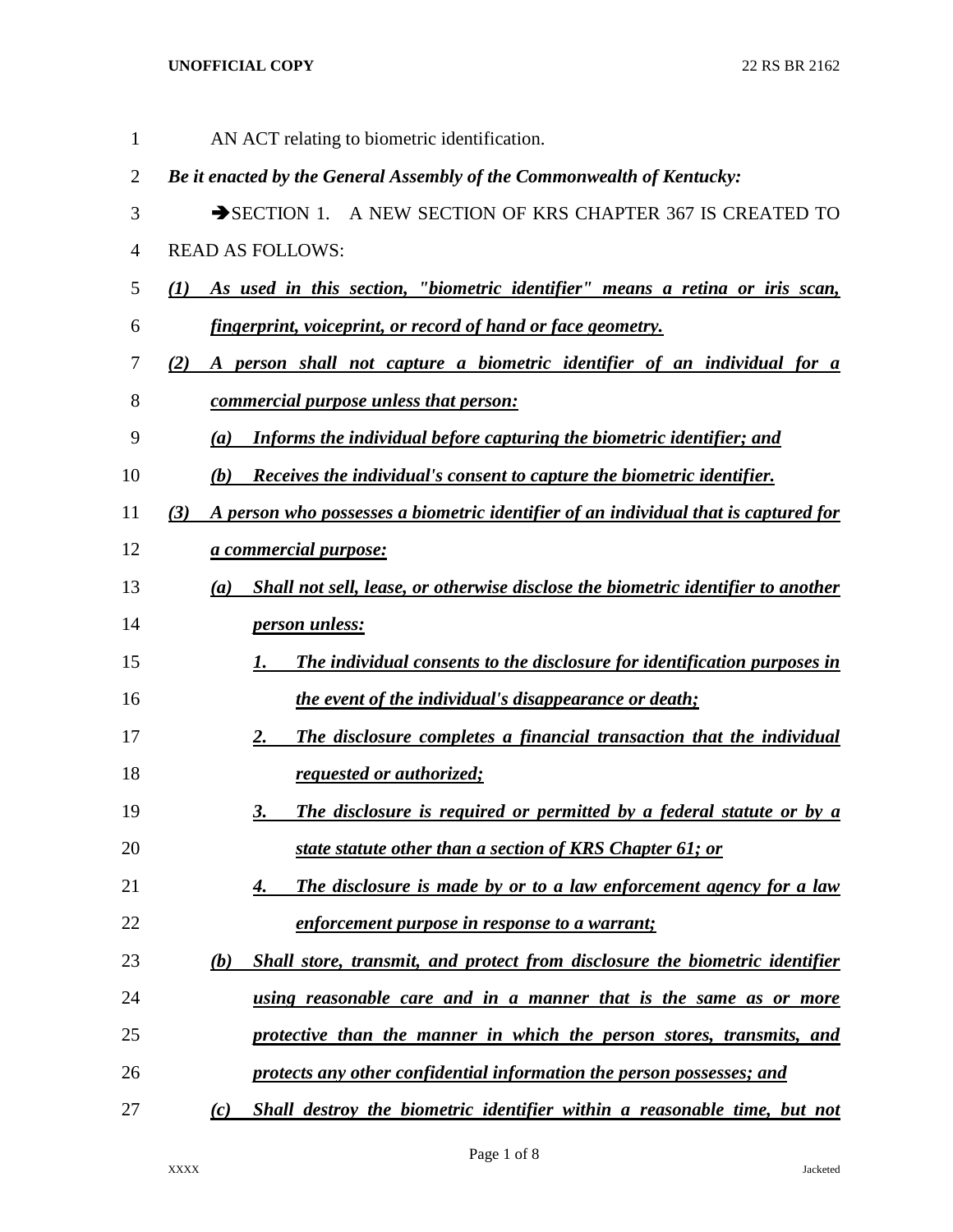| 1              |     | longer than one $(1)$ year from the date that the purpose for collecting the           |
|----------------|-----|----------------------------------------------------------------------------------------|
| $\overline{2}$ |     | <i>identifier expires, except as provided in subsection (4) of this section.</i>       |
| 3              | (4) | If a biometric identifier of an individual captured for a commercial purpose is        |
| 4              |     | used in connection with an instrument or document that is required by another          |
| 5              |     | law to be maintained for a period longer than the period prescribed by subsection      |
| 6              |     | $(3)$ of this section, the person who possesses the biometric identifier shall destroy |
| 7              |     | the biometric identifier within a reasonable time, but not longer than one (1) year    |
| 8              |     | from the date that the instrument or document is no longer required by law to be       |
| 9              |     | maintained.                                                                            |
| 10             | (5) | If a biometric identifier captured for a commercial purpose has been collected for     |
| 11             |     | security purposes by an employer, the purpose for collecting the identifier under      |
| 12             |     | subsection (3) of this section is presumed to expire on termination of the             |
| 13             |     | employment relationship.                                                               |
| 14             | (6) | <i>Nothing in this section shall be construed to apply to:</i>                         |
| 15             |     | Voiceprint data retained by a financial institution or an affiliate of a<br>(a)        |
| 16             |     | financial institution, as defined by the Gramm-Leach-Bliley Act, in 15                 |
| 17             |     | <u><b>U.S.C. sec. 6809; or</b></u>                                                     |
| 18             |     | (b)<br>Biometric identifiers captured, collected, and used in crash avoidance          |
| 19             |     | technology adopted by automobile manufacturers as long as the technology               |
| 20             |     | does not make a specific person identifiable by his or her biometric                   |
| 21             |     | <i>information.</i>                                                                    |
| 22             |     | Section 2. KRS 367.990 is amended to read as follows:                                  |
| 23             | (1) | Any person who violates the terms of a temporary or permanent injunction issued        |
| 24             |     | under KRS 367.190 shall forfeit and pay to the Commonwealth a civil penalty of         |
| 25             |     | not more than twenty-five thousand dollars (\$25,000) per violation. For the           |
| 26             |     | purposes of this section, the Circuit Court issuing an injunction shall retain         |
| 27             |     | jurisdiction, and the cause shall be continued, and in such cases the Attorney         |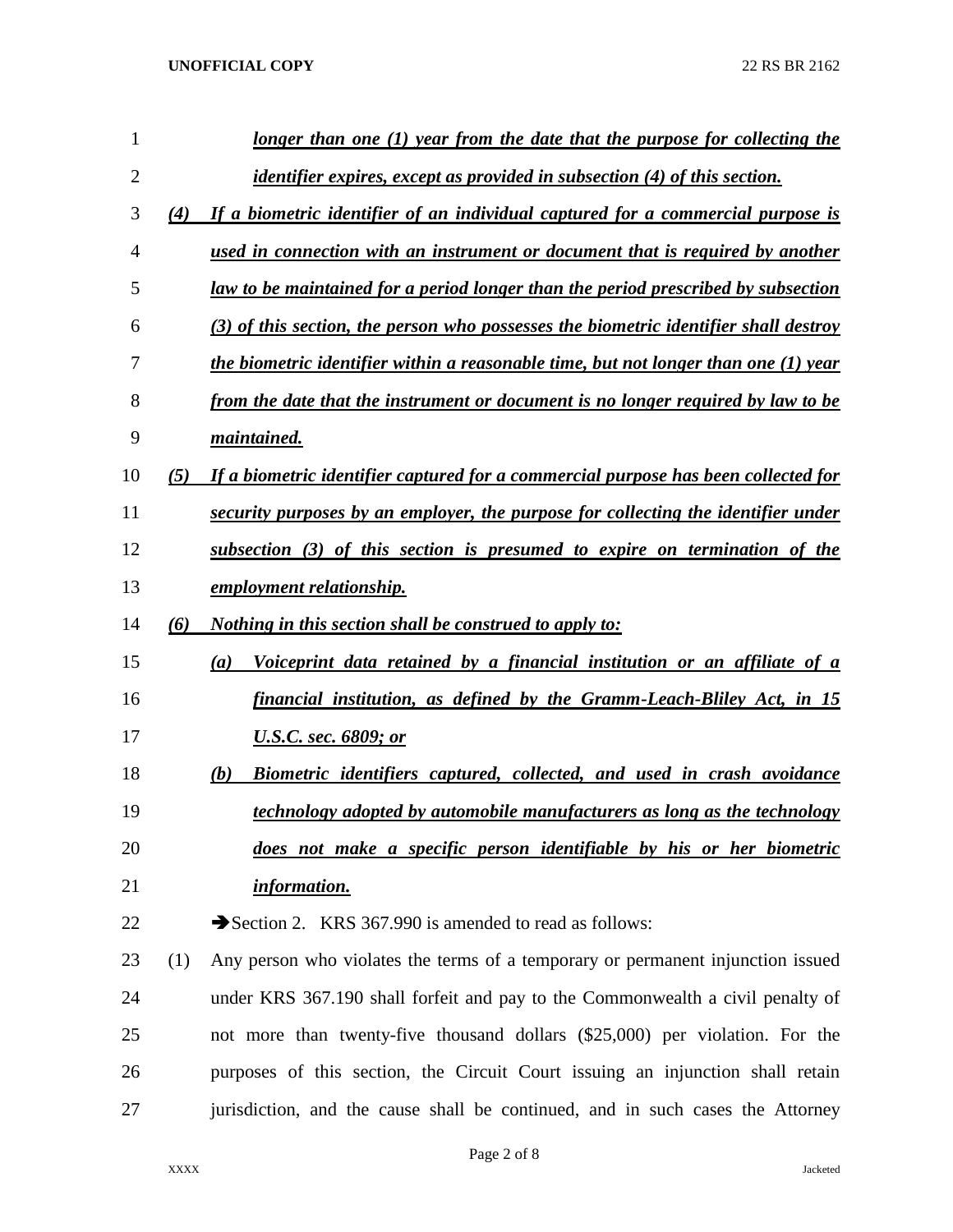General acting in the name of the Commonwealth may petition for recovery of civil penalties.

 (2) In any action brought under KRS 367.190, if the court finds that a person is willfully using or has willfully used a method, act, or practice declared unlawful by KRS 367.170, the Attorney General, upon petition to the court, may recover, on behalf of the Commonwealth, a civil penalty of not more than two thousand dollars (\$2,000) per violation, or where the defendant's conduct is directed at a person aged sixty (60) or older, a civil penalty of not more than ten thousand dollars (\$10,000) per violation, if the trier of fact determines that the defendant knew or should have 10 known that the person aged sixty (60) or older is substantially more vulnerable than other members of the public.

 (3) Any person with actual notice that an investigation has begun or is about to begin pursuant to KRS 367.240 and 367.250 who intentionally conceals, alters, destroys, or falsifies documentary material is guilty of a Class A misdemeanor.

 (4) Any person who, in response to a subpoena or demand as provided in KRS 367.240 or 367.250, intentionally falsifies or withholds documents, records, or pertinent materials that are not privileged shall be subject to a fine as provided in subsection (3) of this section.

 (5) The Circuit Court of any county in which any plan described in KRS 367.350 is proposed, operated, or promoted may grant an injunction without bond, upon complaint filed by the Attorney General to enjoin the further operation thereof, and the Attorney General may ask for and the court may assess civil penalties against the defendant in an amount not to exceed the sum of five thousand dollars (\$5,000) which shall be for the benefit of the Commonwealth of Kentucky.

 (6) Any person, business, or corporation who knowingly violates the provisions of KRS 367.540 shall be guilty of a violation. It shall be considered a separate offense each time a magazine is mailed into the state; but it shall be considered only one (1)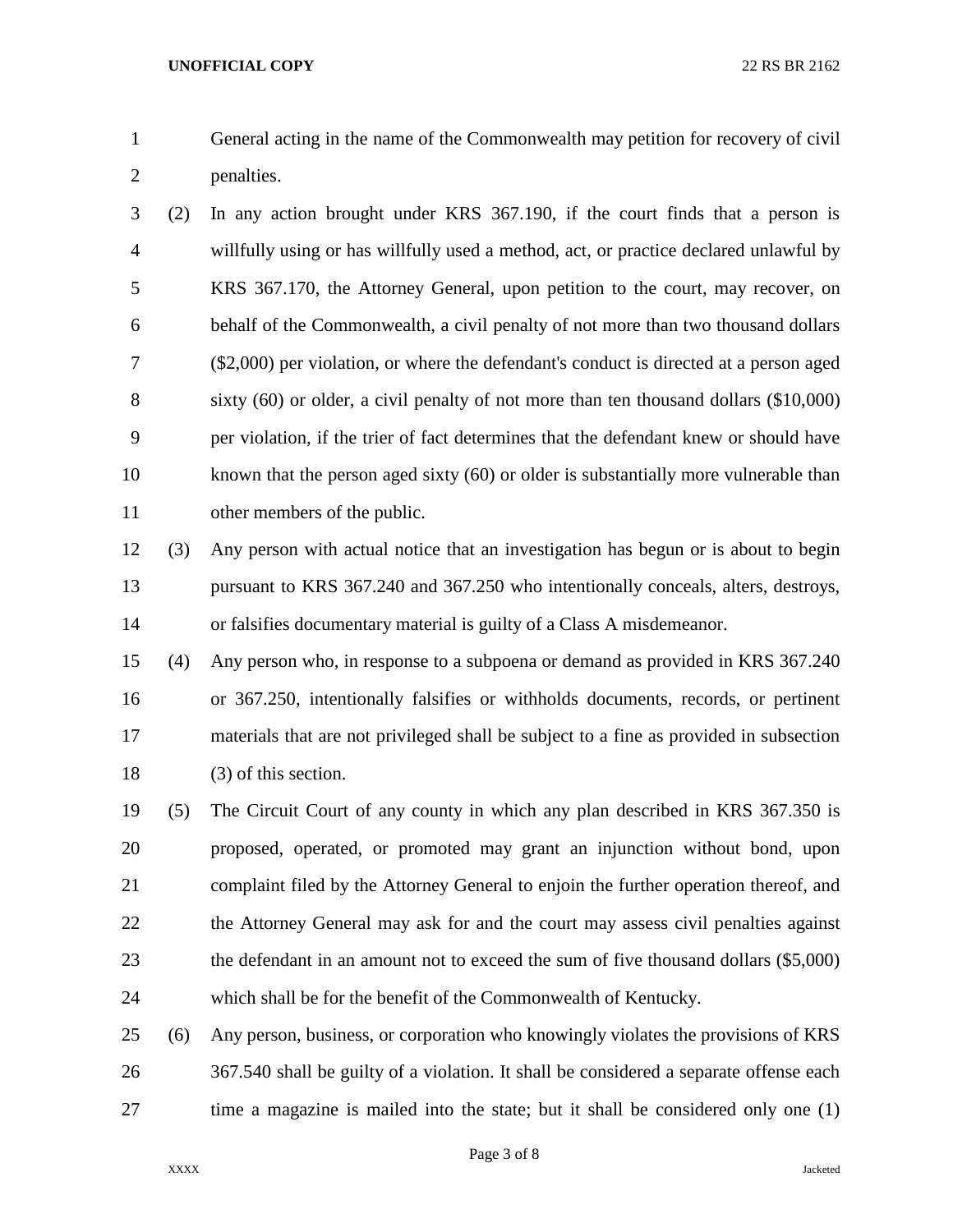| $\mathbf{1}$   |            |     |                                                                                    |                  | offense for any quantity of the same issue of a magazine mailed into Kentucky.       |  |  |
|----------------|------------|-----|------------------------------------------------------------------------------------|------------------|--------------------------------------------------------------------------------------|--|--|
| $\overline{2}$ | (7)        |     |                                                                                    |                  | Any solicitor who violates the provisions of KRS 367.513 or 367.515 shall be guilty  |  |  |
| 3              |            |     |                                                                                    |                  | of a Class A misdemeanor.                                                            |  |  |
| 4              | (8)        |     | In addition to the penalties contained in this section, the Attorney General, upon |                  |                                                                                      |  |  |
| 5              |            |     |                                                                                    |                  | petition to the court, may recover, on behalf of the Commonwealth a civil penalty of |  |  |
| 6              |            |     |                                                                                    |                  | not more than the greater of five thousand dollars (\$5,000) or two hundred dollars  |  |  |
| 7              |            |     |                                                                                    |                  | (\$200) per day for each and every violation of KRS 367.175.                         |  |  |
| 8              | (9)        |     |                                                                                    |                  | Any person who shall willfully and intentionally violate any provision of KRS        |  |  |
| 9              |            |     |                                                                                    |                  | 367.976 to 367.985 shall be guilty of a Class B misdemeanor.                         |  |  |
| 10             | $(10)$ (a) |     |                                                                                    |                  | Any person who violates the terms of a temporary or permanent injunction             |  |  |
| 11             |            |     |                                                                                    |                  | issued under KRS 367.665 shall forfeit and pay to the Commonwealth a                 |  |  |
| 12             |            |     |                                                                                    |                  | penalty of not more than five thousand dollars (\$5,000) per violation. For the      |  |  |
| 13             |            |     |                                                                                    |                  | purposes of this section, the Circuit Court issuing an injunction shall retain       |  |  |
| 14             |            |     |                                                                                    |                  | jurisdiction, and the cause shall be continued, and in such cases the Attorney       |  |  |
| 15             |            |     |                                                                                    |                  | General acting in the name of the Commonwealth may petition for recovery of          |  |  |
| 16             |            |     |                                                                                    | civil penalties. |                                                                                      |  |  |
| 17             |            | (b) | 1.                                                                                 |                  | The Attorney General may, upon petition to a court having jurisdiction               |  |  |
| 18             |            |     |                                                                                    |                  | under KRS 367.190, recover on behalf of the Commonwealth from any                    |  |  |
| 19             |            |     |                                                                                    |                  | person found to have willfully committed an act declared unlawful by                 |  |  |
| 20             |            |     |                                                                                    |                  | KRS 367.667 a penalty of not more than five thousand dollars (\$5,000)               |  |  |
| 21             |            |     |                                                                                    | per violation.   |                                                                                      |  |  |
| 22             |            |     | 2.                                                                                 |                  | In addition to any other penalties provided for the commission of the                |  |  |
| 23             |            |     |                                                                                    |                  | offense, any person found guilty of violating KRS $367.667(1)(c)$ :                  |  |  |
| 24             |            |     |                                                                                    | a.               | Shall be punished by a fine of no less than five hundred dollars                     |  |  |
| 25             |            |     |                                                                                    |                  | (\$500) for the first offense and no less than five thousand dollars                 |  |  |
| 26             |            |     |                                                                                    |                  | (\$5,000) for any subsequent offense; and                                            |  |  |
| 27             |            |     |                                                                                    | $\mathbf b$ .    | Pay restitution of any financial benefit secured through conduct                     |  |  |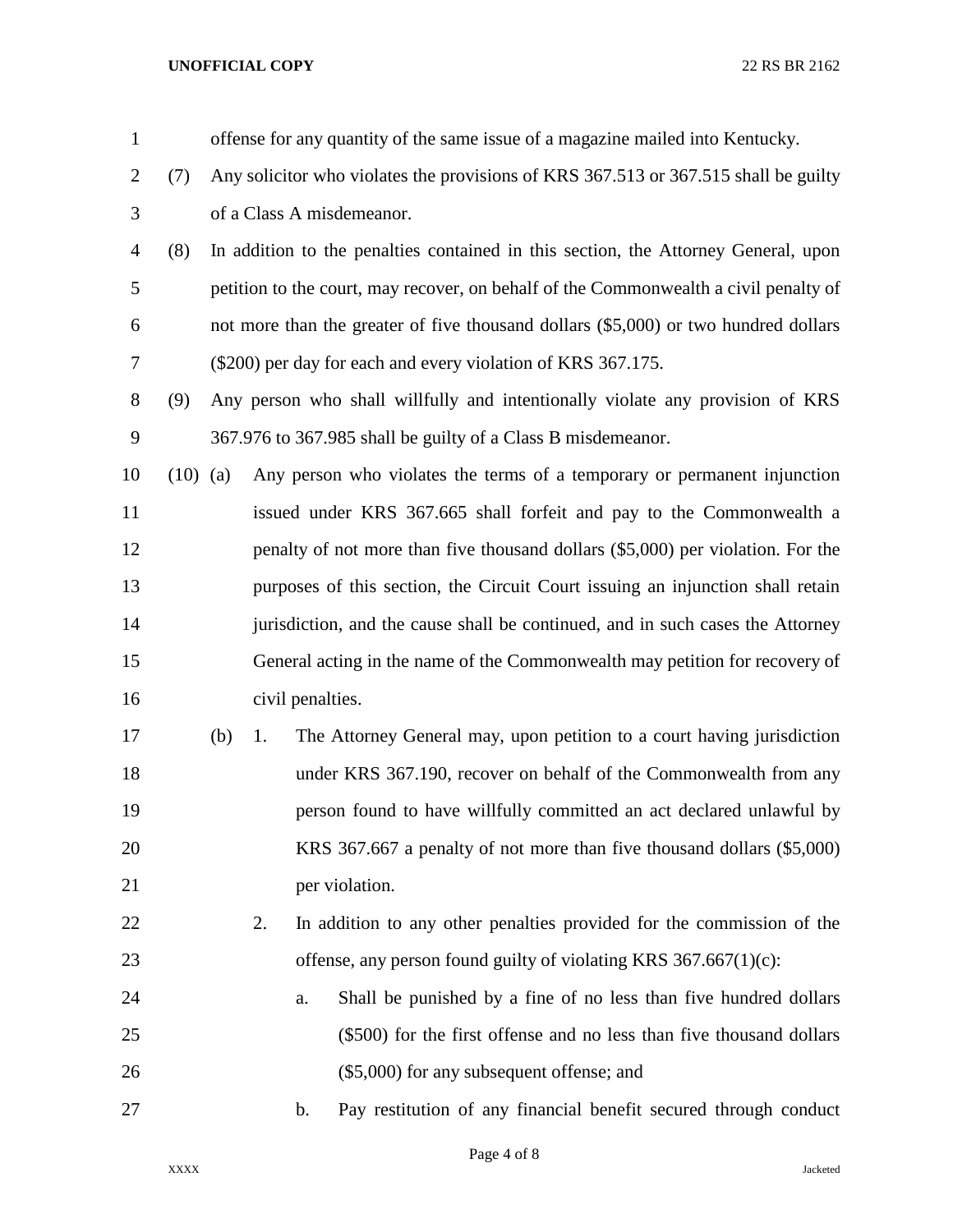| $\mathbf{1}$   | proscribed by KRS $367.667(1)(c)$ .                                                    |
|----------------|----------------------------------------------------------------------------------------|
| $\overline{2}$ | 3.<br>The Office of the Attorney General or the appropriate Commonwealth's             |
| 3              | attorney shall have concurrent enforcement powers as to fines, felonies,               |
| 4              | and misdemeanors under this paragraph.                                                 |
| 5              | (c)<br>Any person who knowingly violates any provision of KRS 367.652, 367.653,        |
| 6              | 367.656, 367.657, 367.658, 367.666, or 367.668 or who knowingly gives false            |
| 7              | or incorrect information to the Attorney General in filing statements or reports       |
| $8\,$          | required by KRS 367.650 to 367.670 shall be guilty of a Class D felony.                |
| 9              | (11) Any dealer who fails to provide a statement under KRS 367.760 or a notice under   |
| 10             | KRS 367.765 shall be liable for a penalty of one hundred dollars (\$100) per           |
| 11             | violation to be collected in the name of the Commonwealth upon action of the           |
| 12             | Attorney General.                                                                      |
| 13             | (12) Any dealer or manufacturer who falsifies a statement under KRS 367.760 shall be   |
| 14             | liable for a penalty not exceeding one thousand dollars $(\$1,000)$ to be collected in |
| 15             | the name of the Commonwealth upon action by the Attorney General.                      |
| 16             | (13) Any person who violates KRS 367.805, 367.809(2), 367.811, 367.813(1), or          |
| 17             | 367.816 shall be guilty of a Class C felony.                                           |
| 18             | (14) Either the Attorney General or the appropriate Commonwealth's attorney shall have |
| 19             | authority to prosecute violations of KRS 367.801 to 367.819.                           |
| 20             | (15) A violation of KRS 367.474 to 367.478 and 367.482 is a Class C felony. Either the |
| 21             | Attorney General or the appropriate Commonwealth's attorney shall have authority       |
| 22             | to prosecute violators of KRS 367.474 to 367.478 and 367.482.                          |
| 23             | (16) Any person who violates KRS 367.310 shall be guilty of a violation.               |
| 24             | (17) Any person, partnership, or corporation who violates the provisions of KRS        |
| 25             | 367.850 shall be guilty of a Class A misdemeanor.                                      |
| 26             | (18) Any dealer in motor vehicles or any other person who fraudulently changes, sets   |
| 27             | back, disconnects, fails to connect, or causes to be changed, set back, or             |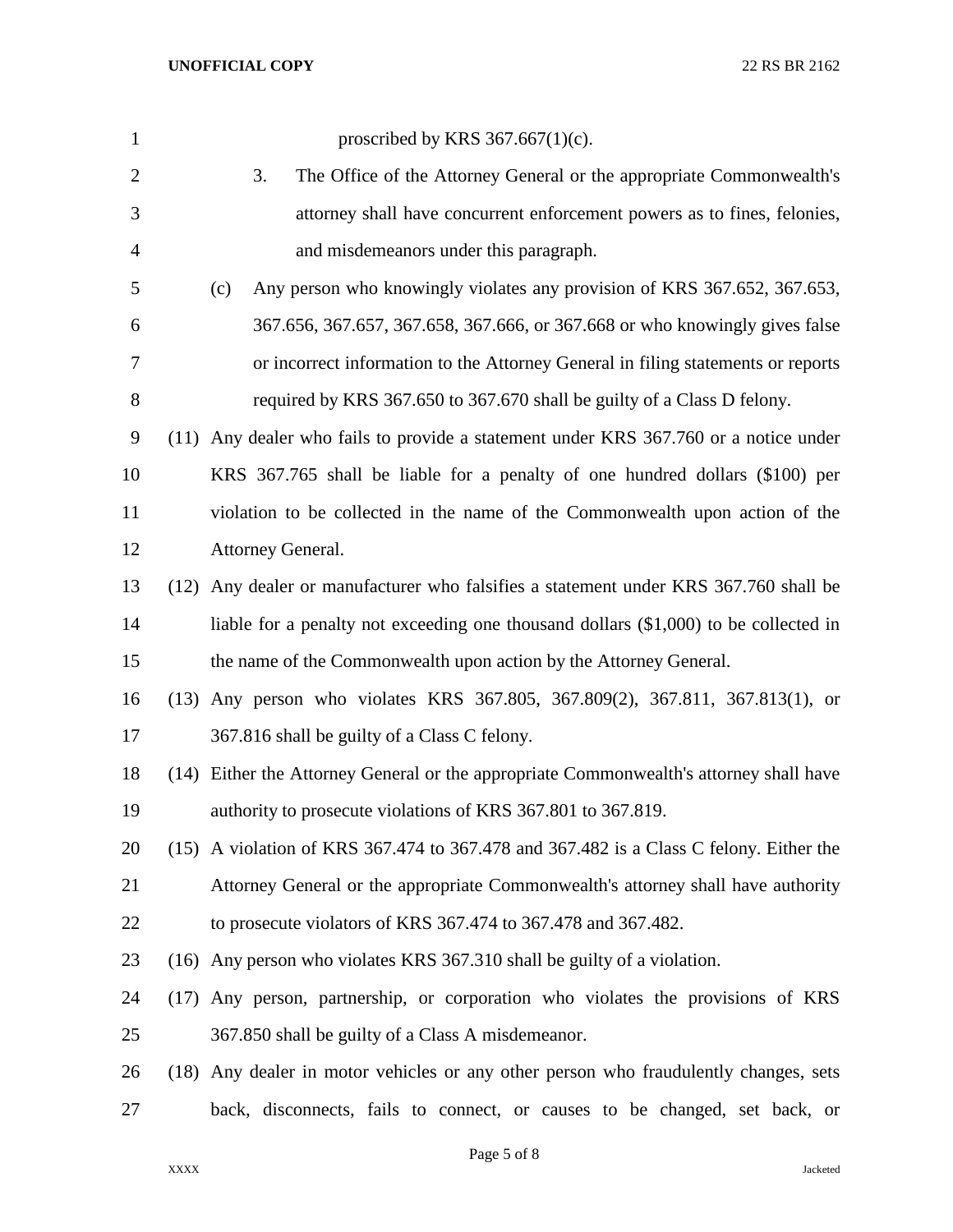| $\mathbf{1}$   |            | disconnected, the speedometer or odometer of any motor vehicle, to effect the sale |                                                                                         |  |  |  |  |  |
|----------------|------------|------------------------------------------------------------------------------------|-----------------------------------------------------------------------------------------|--|--|--|--|--|
| $\overline{2}$ |            | of the motor vehicle shall be guilty of a Class D felony.                          |                                                                                         |  |  |  |  |  |
| 3              |            |                                                                                    | (19) Any person who negotiates a contract of membership on behalf of a club without     |  |  |  |  |  |
| $\overline{4}$ |            |                                                                                    | having previously fulfilled the bonding requirement of KRS 367.403 shall be guilty      |  |  |  |  |  |
| 5              |            | of a Class D felony.                                                               |                                                                                         |  |  |  |  |  |
| 6              |            |                                                                                    | (20) Any person or corporation who operates or attempts to operate a health spa in      |  |  |  |  |  |
| 7              |            |                                                                                    | violation of KRS 367.905(1) shall be guilty of a Class A misdemeanor.                   |  |  |  |  |  |
| 8              | $(21)$ (a) |                                                                                    | Any person who violates KRS 367.832 shall be guilty of a Class C felony; and            |  |  |  |  |  |
| 9              |            | (b)                                                                                | The appropriate Commonwealth's attorney shall have authority to prosecute               |  |  |  |  |  |
| 10             |            |                                                                                    | felony violations of KRS 367.832.                                                       |  |  |  |  |  |
| 11             | $(22)$ (a) |                                                                                    | Any person who violates the provisions of KRS 367.855 or 367.857 shall be               |  |  |  |  |  |
| 12             |            |                                                                                    | guilty of a violation. Either the Attorney General or the appropriate county            |  |  |  |  |  |
| 13             |            |                                                                                    | health department may prosecute violators of KRS 367.855 or 367.857.                    |  |  |  |  |  |
| 14             |            | (b)                                                                                | The provisions of this subsection shall not apply to any retail establishment if        |  |  |  |  |  |
| 15             |            |                                                                                    | the wholesaler, distributor, or processor fails to comply with the provisions of        |  |  |  |  |  |
| 16             |            |                                                                                    | KRS 367.857.                                                                            |  |  |  |  |  |
| 17             |            |                                                                                    | (23) Notwithstanding any other provision of law, any telemarketing company,             |  |  |  |  |  |
| 18             |            |                                                                                    | telemarketer, caller, or merchant shall be guilty of a Class D felony when that         |  |  |  |  |  |
| 19             |            |                                                                                    | telemarketing company, telemarketer, caller, or merchant three $(3)$ times in one $(1)$ |  |  |  |  |  |
| 20             |            |                                                                                    | calendar year knowingly and willfully violates KRS 367.46955(15) by making or           |  |  |  |  |  |
| 21             |            |                                                                                    | causing to be made an unsolicited telephone solicitation call to a telephone number     |  |  |  |  |  |
| 22             |            |                                                                                    | that appears in the current publication of the zero call list maintained by the Office  |  |  |  |  |  |
| 23             |            |                                                                                    | of the Attorney General, Division of Consumer Protection.                               |  |  |  |  |  |
| 24             | (24)       |                                                                                    | Notwithstanding any other provision of law, any telemarketing company,                  |  |  |  |  |  |
| 25             |            |                                                                                    | telemarketer, caller, or merchant shall be guilty of a Class A misdemeanor when         |  |  |  |  |  |
| 26             |            |                                                                                    | that telemarketing company, telemarketer, caller, or merchant uses a zero call list     |  |  |  |  |  |

identified in KRS 367.46955(15) for any purpose other than complying with the

XXXX Jacketed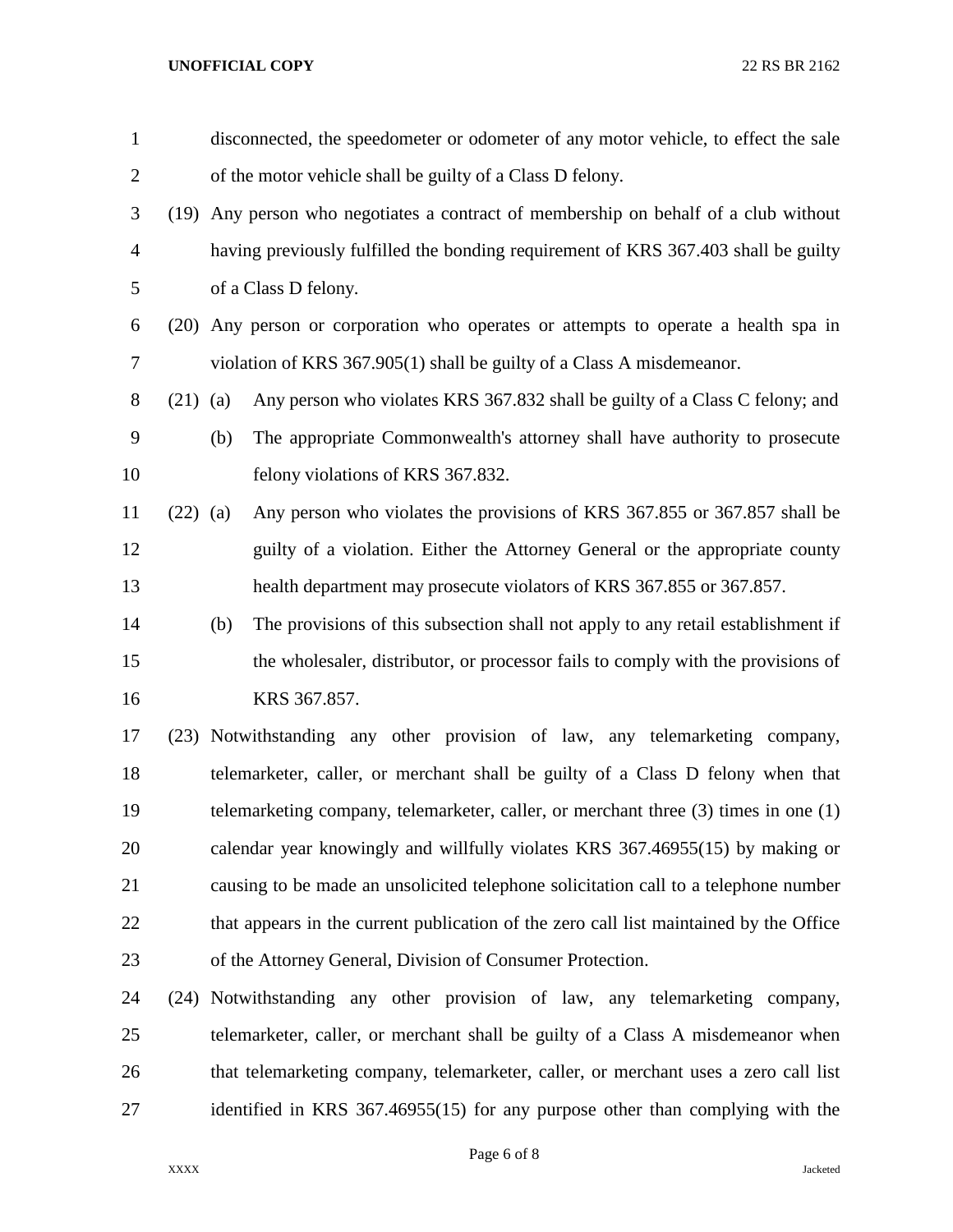provisions of KRS 367.46951 to 367.46999.

- (25) (a) Notwithstanding any other provision of law, any telemarketing company, telemarketer, caller, or merchant that violates KRS 367.46951 to 367.46999 shall be assessed a civil penalty of not more than five thousand dollars (\$5,000) for each offense.
- (b) The Attorney General, or any person authorized to act in his or her behalf,
- shall initiate enforcement of a civil penalty imposed under paragraph (a) of 8 this subsection.
- (c) Any civil penalty imposed under paragraph (a) of this subsection may be compromised by the Attorney General or his or her designated representative. In determining the amount of the penalty or the amount agreed upon in compromise, the Attorney General, or his or her designated representative, shall consider the appropriateness of the penalty to the financial resources of the telemarketing company, telemarketer, caller, or merchant charged, the gravity of the violation, the number of times the telemarketing company, telemarketer, caller, or merchant charged has been cited, and the good faith of the telemarketing company, telemarketer, caller, or merchant charged in attempting to achieve compliance, after notification of the violation.
- (d) If a civil penalty is imposed under this subsection, a citation shall be issued which describes the violation which has occurred and states the penalty for the violation. If, within fifteen (15) working days from the receipt of the citation, the affected party fails to pay the penalty imposed, the Attorney General, or any person authorized to act in his or her behalf, shall initiate a civil action to collect the penalty. The civil action shall be taken in the court which has jurisdiction over the location in which the violation occurred.
- (26) Any person who violates KRS 367.500 shall be liable for a penalty of two thousand five hundred dollars (\$2,500) per violation. Either the Attorney General or the